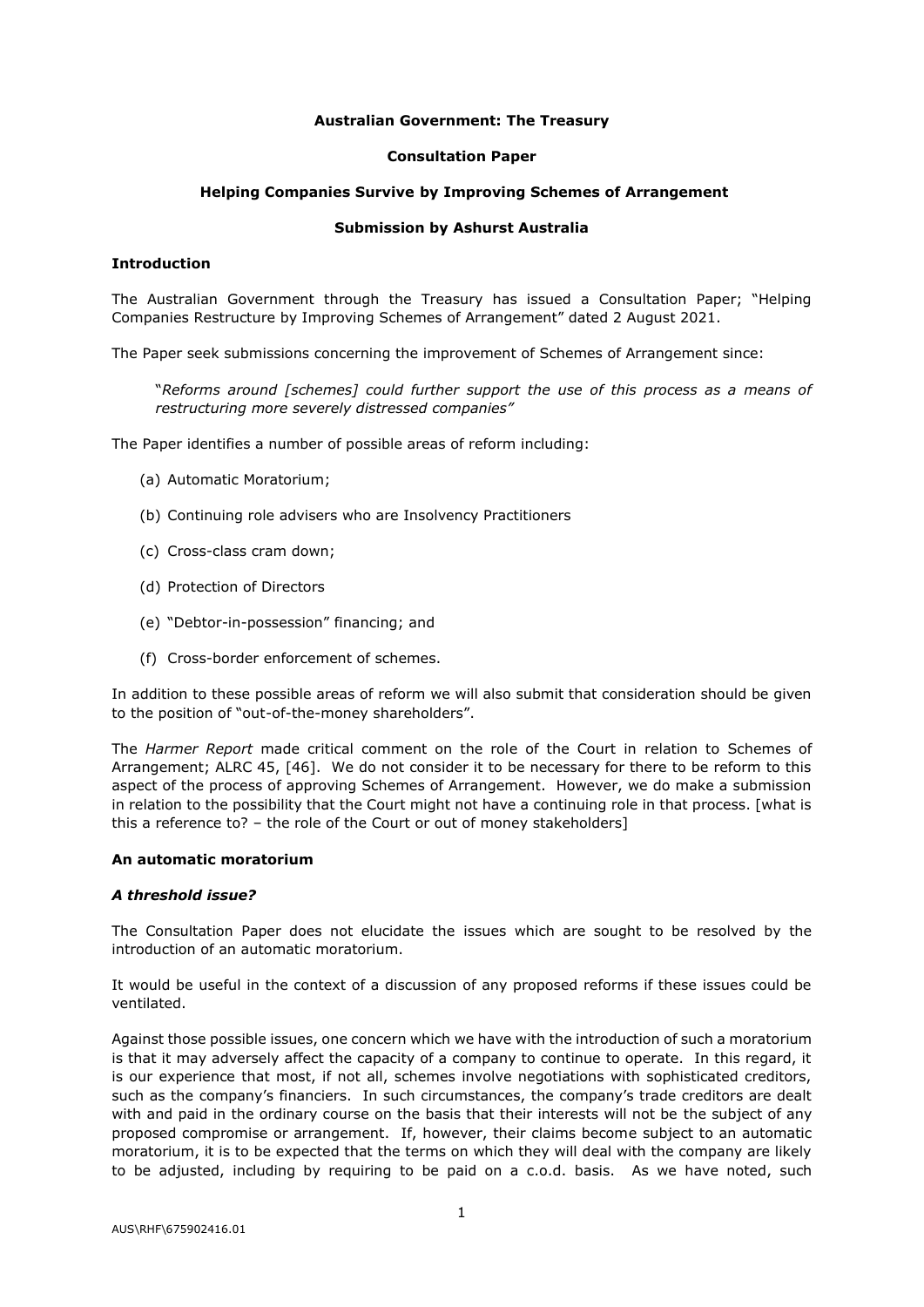developments may impact the company's continued operations pending the implementation of a scheme.

With these comments in mind our submissions below proceed upon the premise that the Government is satisfied that there is a need to provide for an automatic moratorium when a company is proposing a scheme of arrangement.

## *What event should trigger the moratorium?*

There are two possibilities as to the events which, in our **submission**, should trigger a moratorium:

- (a) in the case of a listed public company which has continuous disclosure obligations, when it announces that it will be applying for orders to convene a scheme meeting; or
- (b) in the case of all other companies, when the summons for orders convening the scheme meeting is filed.

Each of the options has the merit of being independently ascertainable. Beyond that, it can reasonably be expected that at those times the scheme documentation and, in particular, the commercial elements of the scheme will have been finalised or, at least, substantially so. In the absence of there being some reasonable degree of certainty concerning that circumstance, there is the risk that the opportunity of triggering moratorium on creditors' claims could be used for no better purpose than frustrating the prosecution of those claims.

Even if there is to be an automatic moratorium, there may still be cases where an ability to apply earlier in time for injunctive relief under s411(16), *Corporations Act* will have utility; see, eg, *Boart Longyear Limited* [2017] NSWSC 537. That case and the earlier decisions to which it refers illustrate examples of creditors seeking to take pre-emptive action when they learn of the possibility that a creditors' scheme is to be proposed by a company.

In our **submission** that sub-section should be amended, in any event, with a view to clarifying:

- (a) whether it applies to current proceedings or only prospective or foreshadowed proceedings;
- (b) whether it applies to the enforcement of their contractual rights by either a secured creditor or the owner of property in the possession of the company; and
- (c) whether it applies to an order restraining an individual creditor or whether an order can be made under the subsection which applies to proceedings by all creditors.

## *To whom should the moratorium apply?*

#### *Pre-Moratorium Creditors*

The Government's stated policy objective in pursuing the reform is:

"*Simplifying and streamlining insolvency law so that viable businesses that do encounter economic challenges have the opportunity to restructure and go on trading.*"

In that context and given the need for the company to continue to operate while the terms of the Scheme of Arrangement are negotiated and refined, should the moratorium apply to:

- (a) secured creditors; and
- (b) owners and lessors of property in the possession of the company?

If so, should that be the case irrespective of whether the proposed scheme will bind them? Indeed, should the moratorium bind all creditors irrespective of whether the proposed scheme will bind them?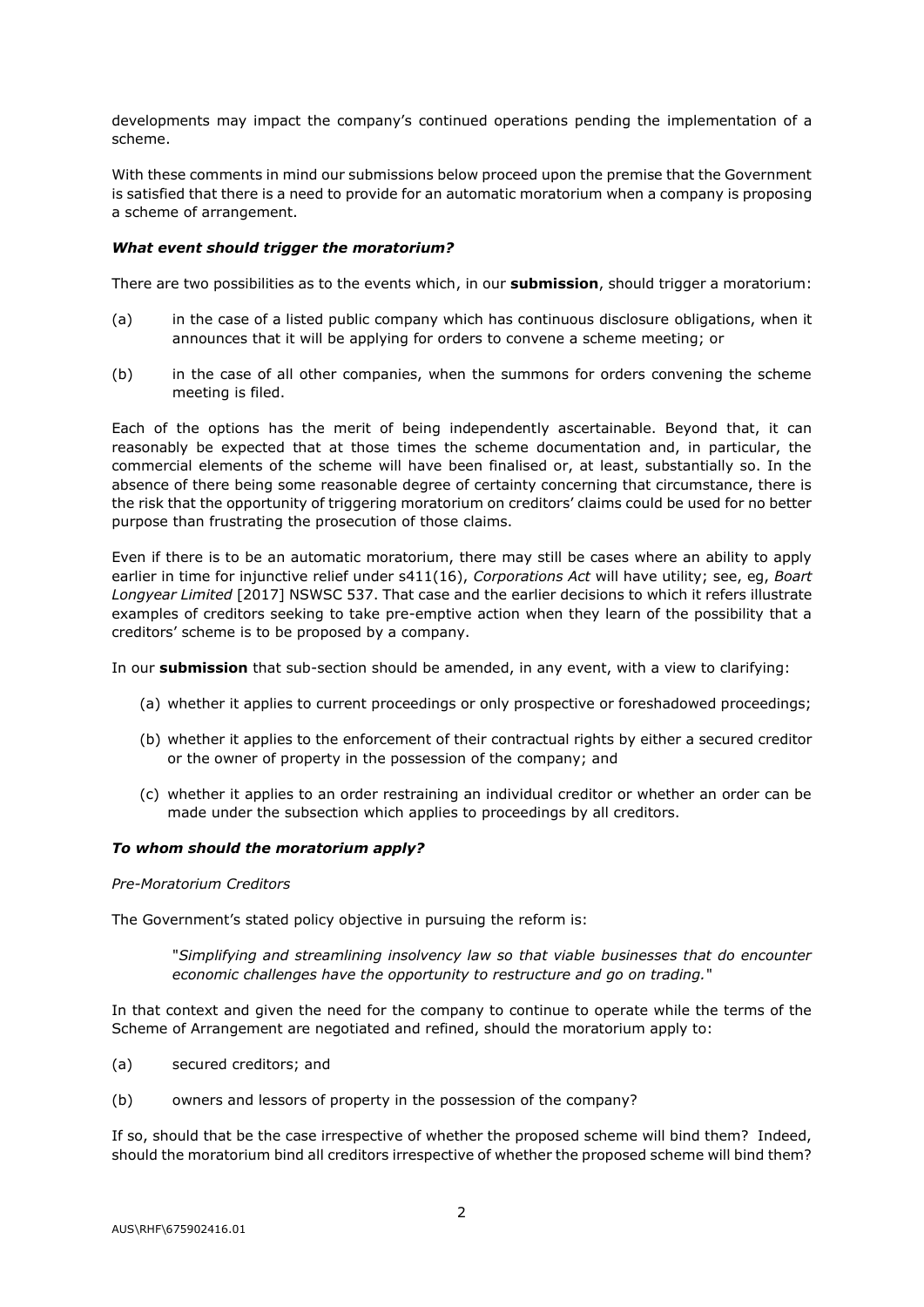On balance, our view is that there should be some flexibility for the company to exempt certain classes of creditors from the moratorium in order to preserve goodwill and credit support as required.

Clearly, the Government's policy objective may not be achieved if the moratorium did not apply to creditors of that kind. Equally, if a company was to exploit the opportunity of obtaining relief by way of a moratorium when those creditors had commenced enforcement proceedings, would that involve conduct which was at least oppressive? Of course, any such limitation on the rights of creditors, particularly those with a charge over the whole of a company's property, would be a significant departure from the traditional approach to allowing the exercise of those rights.

In our **submission**, though, the regime which applies in the context of the Voluntary Administration process is now a well-accepted model in the landscape of Australia's insolvency laws and could well be adapted to apply in the circumstance where a Scheme of Arrangement is being proposed. That regime does apply (with certain exceptions) to secured creditors and owners and lessors of property. Those exceptions include the possibility of a secured creditor with an enforceable charge over the whole or substantially the whole of a company's property enforcing its charge within 13 business days of being notified of the commencement of a voluntary administration. That exception should apply during any automatic moratorium. Additionally, as we have mentioned, the company should have the flexibility to exempt certain classes of creditors from the moratorium. That is analogous to a similar authority which can be exercised by a voluntary administrator.

It might be noted that that regime also applies to the suppliers of essential services beyond precluding them from pursuing their claims by requiring them, additionally, to continue to supply their services to the company without requiring it to pay pre-appointment debts.

Importantly, that regime provides the company with the "breathing space" which it needs to negotiate the detail of a restructuring plan whilst at the same acknowledging that there may be circumstances where creditors either have commenced enforcement proceedings or should be permitted, with the leave of the Court, to exercise their rights.

## *Post-Moratorium Creditors*

As with Voluntary Administration, it is **submitted** that the moratorium should not apply to creditors to whom debts or liabilities are incurred once the moratorium has commenced. Their position should be further protected by excluding them from the classes of creditors whose claims can be bound by a Scheme of Arrangement.

Beyond that, though, it is **submitted** that creditors to whom debts are incurred after the commencement of the moratorium are in a position where they should take such steps as they consider appropriate to protect their position without the Act conferring any particular benefit or protection upon them.

It follows, in our **submission**, that in order to promote certainty and awareness of the effect of the moratorium, companies (particularly unlisted companies) should be required to publish a notice concerning the commencement of the moratorium and its effect.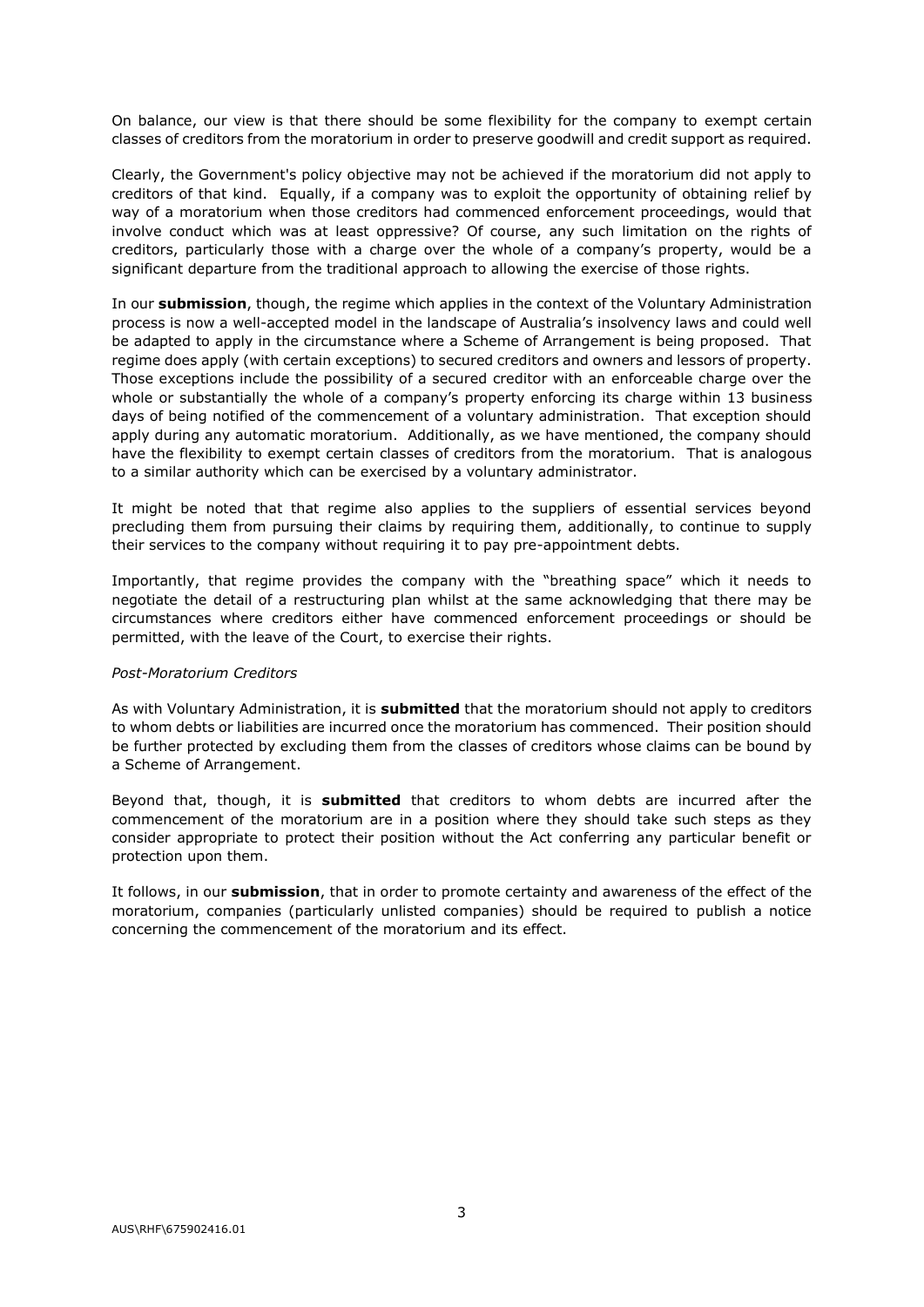## *Should the period of the moratorium be limited?*

Given the impact of any moratorium on the exercise by creditors of their rights, in our **submission**, there should be a time limit during which the moratorium would operate, at least in the first instance. By reference to international practice, there could be an automatic moratorium of 30 days once the scheme application is filed, as is the case in Singapore, or 20 business days, which is the period of the moratorium applicable under the UK legislation. However, the Court should have a power, in appropriate cases, to extend the period of the moratorium.

In the absence of such a limitation, there is always the risk that a company could abuse the option of availing itself of the moratorium merely to delay the pursuit by its creditors of their claims against it.

### **Protection of Directors**

# *Do the provisions giving directors defences from claims on account of insolvent trading need to be clarified or strengthened?*

Much is made of Chapter 11 of the United States Bankruptcy Code by at least some protagonists for insolvency law reform.

One aspect of the regime established by that Chapter is that the company's management remain in control of its affairs.

It is the case in Australia, as the Consultation Paper acknowledges, that one of the attractions of Schemes of Arrangement is that the directors of the company remain in office as such and its management continue to be responsible for the operation of its business whilst the terms of the Scheme are being developed and during the process of its approval.

That circumstance has been supported by the introduction of the "safe-harbour defence" to any prospective insolvent trading claim.

The Consultation Paper asks whether there should be further or other protections available to directors to protect against liability for insolvent trading.

It is our **submission** that, for the time being at least, nothing further is required by way of substantive amendments to the *Corporations Act* to further protect directors from claims on account of insolvent trading. In this regard, we note that independently of the review of Schemes of Arrangement, there is a concurrent review of the safe harbour defence.

If the moratorium does not apply to debts incurred post the commencement of the moratorium (as we submit should be the case), the company will need to ensure that these debts are paid and the creditors are able to decide whether to continue dealing with the company or not.

Additionally, consideration might also be given as to whether transactions with third parties undertaken in advance of a scheme which are also part of a restructuring plan and which might otherwise be creditor defeating dispositions should be protected by a safe harbour defence. So, take the examples of the expeditious sale of the one of the company's businesses which is only operating at marginal profitability or a "fire sale" of its stock where, in each case, a purpose of the transaction was to provide finance while the company develops a restructuring plan. In those and other like circumstances it is our **submission** that there should be a safe harbour defence available to a claim on account of a creditor defeating disposition along with the other usual defences.

#### **Insolvency Practitioners**

The Consultation Paper asks whether Insolvency Practitioners who assist a company with the formulation and propounding of a Scheme of Arrangement could have a continuing role in the event that the Scheme fails and the company is liquidated or enters Voluntary Administration.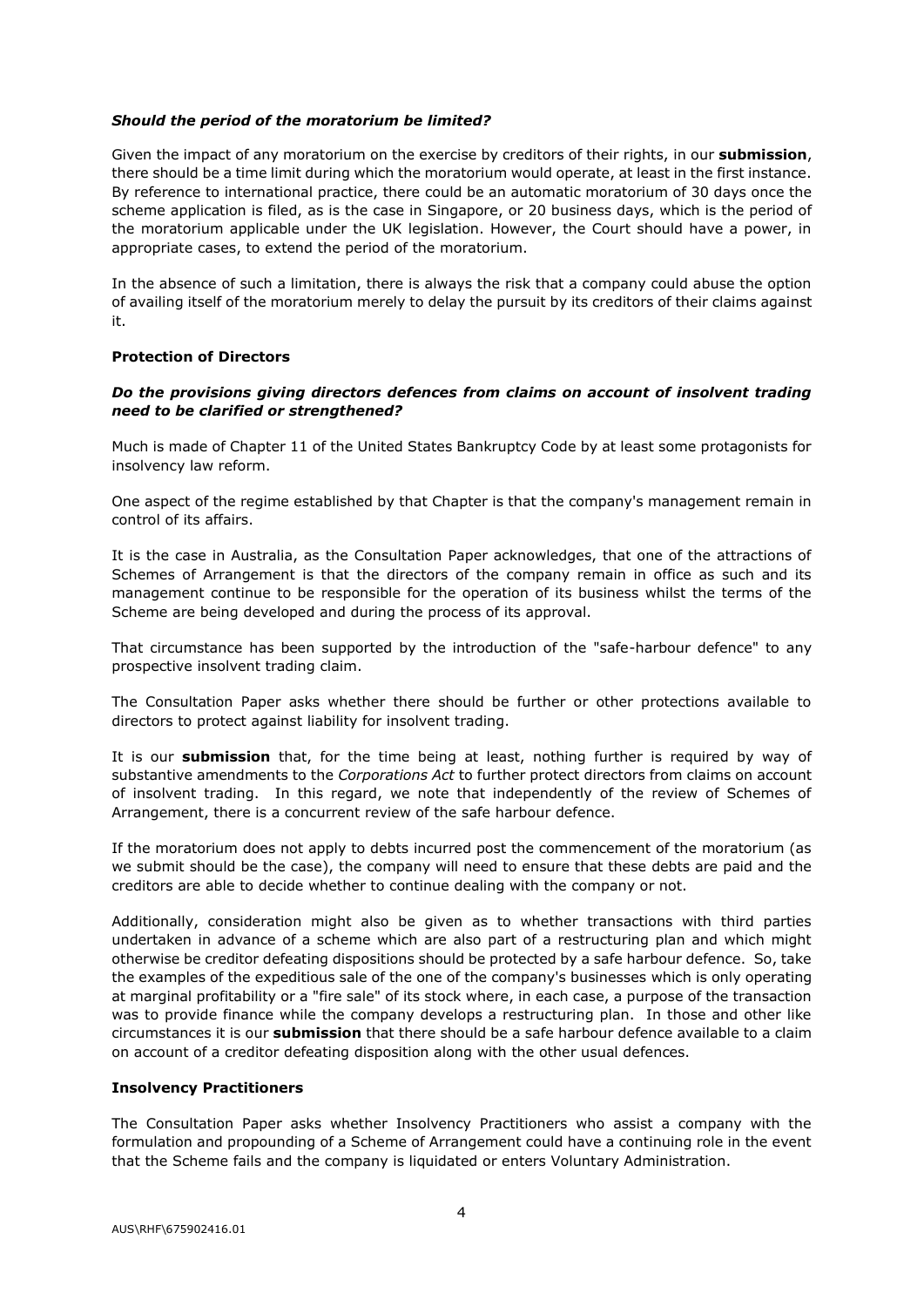It is our **submission** that the present provisions of the *Corporations Act;* s.532 and s.483C, provide a sufficient balance between, on the one hand, allowing for the ongoing services of a practitioner who is familiar with the company and, on the other, ensuring that a practitioner either who does not have or who may not be perceived as having a sufficient degree of independence does not have a continuing role; see, eg, *Re Ten Network Holdings Ltd* [2017] FCA 914.

Subject to the nature of the insolvency practitioner's involvement and retainer, in our view it would be generally appropriate, subject to obtaining the leave of the Court, for that practitioner to be able to be appointed as the voluntary administrator if the Scheme failed (noting that creditors have the right to replace the administrator at the first meeting of creditors if they wish).

# **Class rules**

## *Should the class rules be reviewed?*

The Consultation Paper acknowledges that a problematic issue which can present itself when a scheme is being propounded is the need to segregate creditors into classes. Such a circumstance presents itself when the interests of creditors to be bound in either scheme:

"… *are so dissimilar as to make it impossible for them to consult together with a view to their common interest*."; *Sovereign Life Assurance Co v Dodd* [1892] 2 QB 573 at 583.

A countervailing consideration has been recognised to the extent that:

"*To break creditors up into classes, however, will give each class an opportunity to veto the scheme, a process which undermines the basic approach of decision by large majority, and one which should only be permitted if there are dissimilar interests related to the company and its scheme to be protected.*"; re *International Harvester (Aust) Ltd* (1983) 7 ACLR 796 at 799

That circumstance is explained by the requirement that, where creditors are divided into classes, each class must approve the scheme by a majority in number representing 75% in value are those creditors attending and voting at the scheme meetings.

Recent reforms in each of the United Kingdom and Singapore, both described as "class cram down rules", have sought to ameliorate the effect of the class rules and provide models for possible reform in Australia.

Under the UK reforms, the court is given a discretion to approve a scheme, notwithstanding that there is a dissenting class or classes, if:

- (a) the members of the dissenting class would be no worse off than they would be if, say, the company was liquidated; and
- (b) those members of at least one class which had an economic interest in the scheme had approved it by the statutory majority.

Somewhat more detailed provisions are to be found in the Singaporean legislation, although their commercial effect is substantially the same.

In our **submission**, the UK model should be adopted in Australia as it represents a fair balance between protecting the interests of differing classes of creditors whilst, at the same time, eliminating the risk identified in the *International Harvester* decision that the members of any one class could veto a proposed restructuring.

Presumably, in most cases anyway, the "no worse off test" would involve a comparison between the return to creditors under the scheme and the return which they would receive in a liquidation, although this might desirably be made plain by any legislative amendment. Alternatively, in our **submission** it would be preferable to use the test of "unfair prejudice" which is found in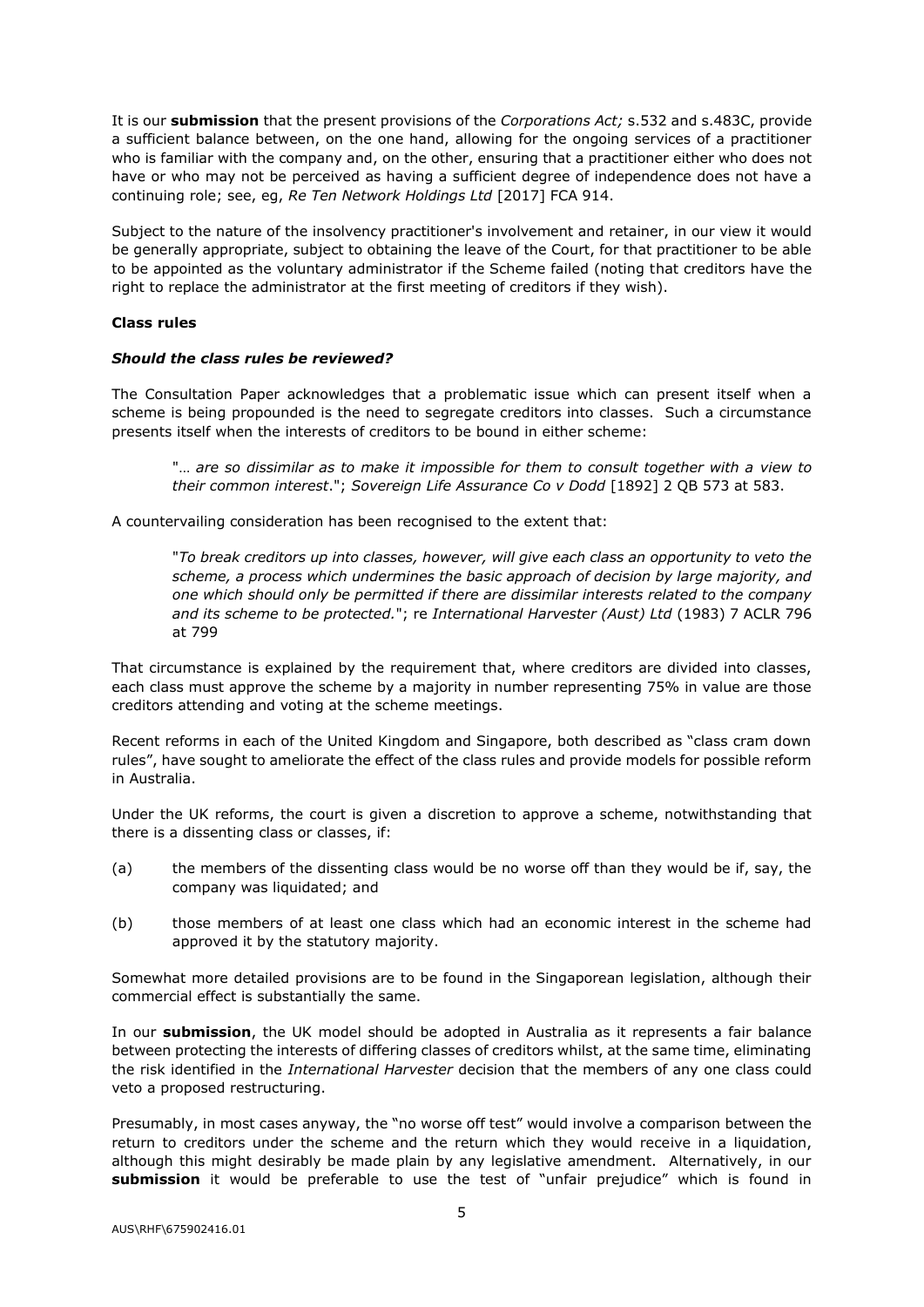s.445D(1)(f)(i), *Corporations Act*, which has a settled meaning; see, eg, *Lam Soon Australia Pty Ltd v Molit (No 55) Pty Ltd* (1996) 70 FCR 34.

Without reforms of this nature, creditors schemes will remain a limited tool to manage a minority objection of a particular class of creditors rather than a vehicle to give effect to whole of company restructures.

# **"Debtor-in-possession" Financing**

As the Consultation Paper recognises, there are "*some other jurisdictions [which] also make provisions for 'debtor-in-possession or rescue financing for distressed companies*". The question is raised as to whether such provisions should be introduced into Australian law.

It is almost certainly the case that a distressed company which is seeking to restructure its financial affairs by way of a Scheme of Arrangement where its directors and management remain in control will require access to finance beyond that already available to it. This will particularly be the case once an automatic moratorium is initiated.

That will be so albeit that that need might be mitigated to some extent:

- (a) if, as we have submitted, the claims of post-moratorium creditors are not bound by the Scheme of Arrangement; and
- (b) by the moratorium operating to preclude the claims of existing creditors being prosecuted.

Against that, it will be reasonable to expect that suppliers will impose tighter credit controls and may require payment on a c.o.d. basis. Additionally, of course, employees will still have to be paid. Likewise, tax liabilities will have to be discharged.

It is our **submission** that a reasonable balance can be struck by the following means:

- (i) unlike voluntary administrators, directors should not be personally liable for debts incurred during the moratorium for so long as either the company is solvent or they can establish a defence to an insolvent trading claim including a safe-harbour defence;
- (ii) subject to the same exception as applies in a Voluntary Administration, the security arrangements made by existing creditors should not be able to be displaced;
- (iii) in the same way and on the same terms that voluntary administrators can look to circulating assets as a source of indemnity for debts which they incur, a company which is propounding a Scheme of Arrangement should be able to charge its circulating assets to secure finance raised to pay debts incurred during the course of a moratorium;
- (iv) where there is existing security over a company's assets, the company should be able to give later-ranking security over those assets to secure finance raised to pay debts incurred during the course of a moratorium and, if necessary, have standing to apply to the court for leave to do so in the event that an existing security holder either refuses its consent to the grant of such security or declines to provide additional funding on similar terms to those offered by an alternate funder; and
- (v) where a company has given a negative pledge to creditors and, in particular financiers, by which it has agreed not to grant security over its assets, then, as with the case where there is existing security, the company should be able to give security over its assets to secure finance raised to pay debts incurred during the course of a moratorium and, if necessary, have standing to apply to the court for leave to do so in the event that the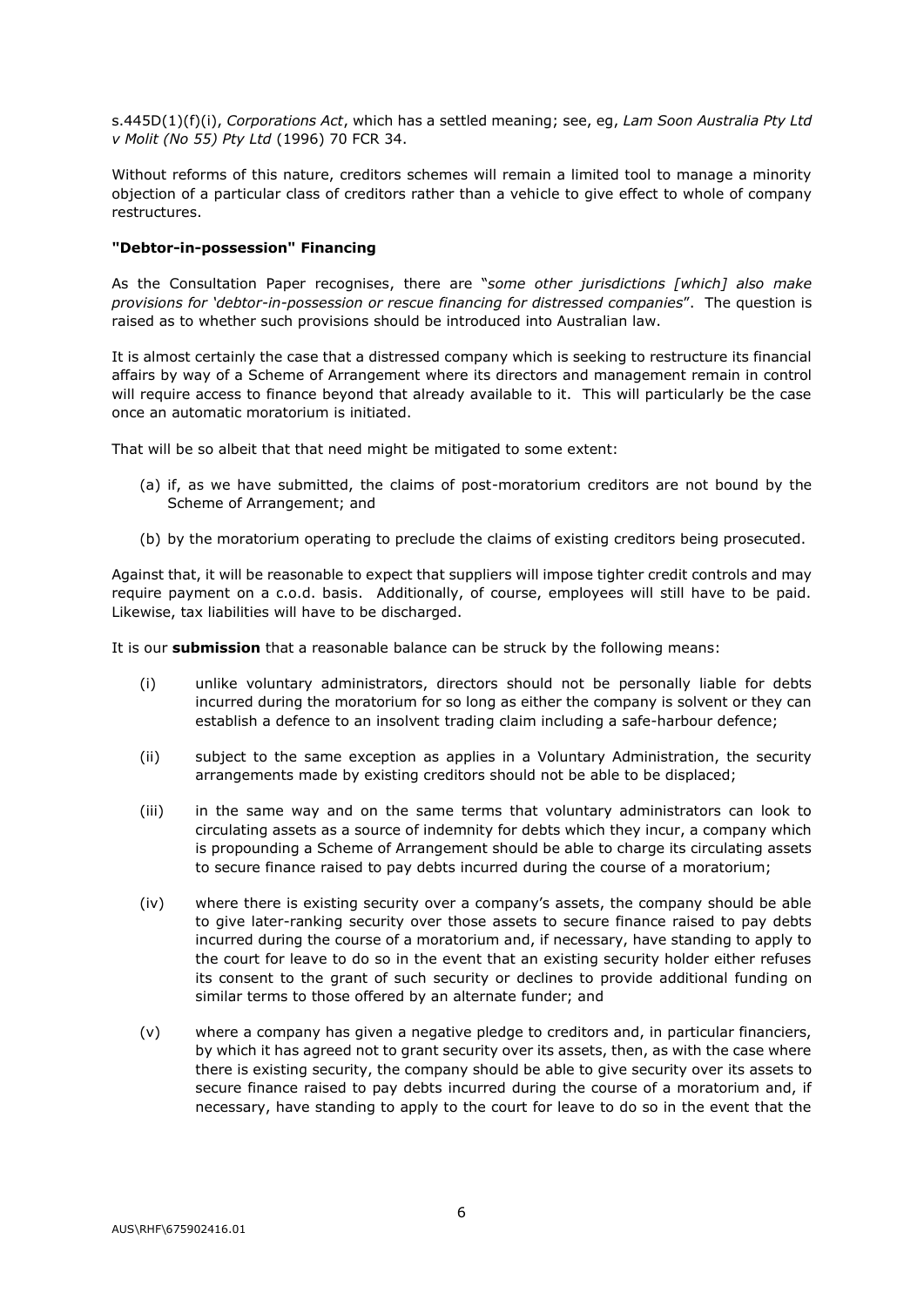creditors who have the benefit of the negative pledge refuse their consent to the grant of such security.

## **Cross-border Recognition of Schemes of Arrangement**

The Consultation Paper raises the possibility that, when considering improvements to Schemes of Arrangement, attention might need to be given to their cross-border enforcement. A threshold issue, of course, in the context of any such consideration is the circumstance that the recognition of an "Australian Scheme" in other jurisdictions cannot be brought about by Australian legislation.

It is our **submission** that the provisions of s.581, *Corporations Act* and the *Cross-Border Insolvency Act* 2008 are adequate for that purpose, including in the circumstance that there is an automatic moratorium; see, eg, *re Boart Longyear Limited* [2017] NSWSC 537.

Australian schemes have often been recognised in the United States under Chapter 15 of its Bankruptcy Act.

# **"Out of the Money" Shareholders**

# *Should a creditors' scheme be able to bind "Out of the Money" Shareholders?*

As with the claims of subordinated creditors; s411, *Corporations Act* and shareholders in the case of a Deed of Company Arrangement; s444GA, *Corporations Act*, it is **submitted** that "Out of the Money" Shareholders should be able to be bound by a Scheme of Arrangement without it being necessary for there to be a members' scheme.

A provision to that effect could provide for either the cancellation or transfer of their shares. Of course, in the case of a listed public company, it would be necessary for it to continue to comply with the ASX's Listing Rules if its shares were to continue to be able to be traded on the Exchange.

## **Role of the Court**

## *Should the Court have a continuing role in approving schemes?*

As already noted above, one of the bases for the criticism of Schemes of Arrangement which was made in the *Harmer Report* concerned the necessary involvement of the Court in the approval process for Schemes and the attendant cost.

Against that criticism, an advantage of a Scheme of Arrangement when compared with a Deed of Company Arrangement is that, as a Scheme operates as an order of the Court, once it has been approved it is not open to challenge once the relevant appeal period has expired. For example, this was a relevant consideration in the recently approved Ovato Limited scheme on which this firm acted.

Additionally, the involvement of the Court in the process of approving a Scheme was a matter to which the High Court had regard when contrasting that process with the Voluntary Administration regime; *Lehman Brothers Holdings Inc v City of Swan* [2010] HCA 11 at [54] and [73]. The High Court did not have to resolve the question of whether a Scheme could release the claims of creditors against third parties. However, it considered the involvement of the Court in the Scheme approval process as one basis upon which it would be justified in taking a less restrictive view of the terms of a compromise which could be achieved by a Scheme when contrasted with that which was achievable by way of a Deed of Company Arrangement.

Moreover, if the contemplated reforms provide for class cram down rules, the Court will have a necessary role in the approval process for a Scheme and in hearing objections to the scheme by affected parties asserting unfairness.

A further consideration which militates in favour of the continuing involvement of the Court is that the dynamic of the process can provide an environment in which the detail of a compromise can be negotiated and agreed.